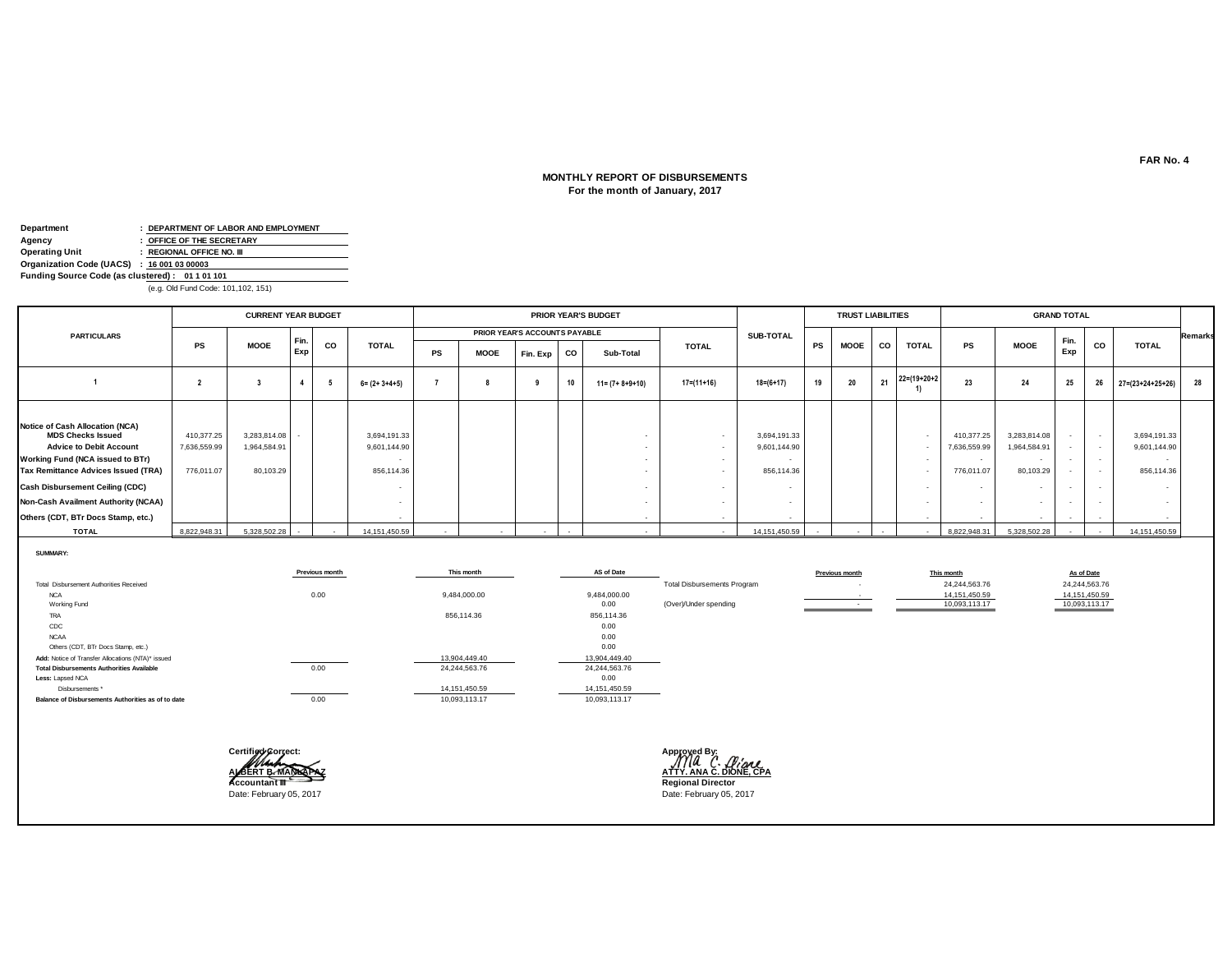### **For the month of February, 2017 MONTHLY REPORT OF DISBURSEMENTS**

| Department                                      | : DEPARTMENT OF LABOR AND EMPLOYMENT |
|-------------------------------------------------|--------------------------------------|
| Agency                                          | : OFFICE OF THE SECRETARY            |
| <b>Operating Unit</b>                           | : REGIONAL OFFICE NO. III            |
| Organization Code (UACS) : 16 001 03 00003      |                                      |
| Funding Source Code (as clustered): 01 1 01 101 |                                      |
|                                                 | (e.g. Old Fund Code: 101 102 151)    |

(e.g. Old Fund Code: 101,102, 151)

|                                                                                                                                                                                                                                                                                                        |                                          | <b>CURRENT YEAR BUDGET</b>                 |            |    |                                            |           | <b>PRIOR YEAR'S BUDGET</b> |                                      |    |                         |              |                                            | <b>TRUST LIABILITIES</b> |             |           | <b>GRAND TOTAL</b>   |                                                                                |                                                                        |             |           |                                            |                |
|--------------------------------------------------------------------------------------------------------------------------------------------------------------------------------------------------------------------------------------------------------------------------------------------------------|------------------------------------------|--------------------------------------------|------------|----|--------------------------------------------|-----------|----------------------------|--------------------------------------|----|-------------------------|--------------|--------------------------------------------|--------------------------|-------------|-----------|----------------------|--------------------------------------------------------------------------------|------------------------------------------------------------------------|-------------|-----------|--------------------------------------------|----------------|
| <b>PARTICULARS</b>                                                                                                                                                                                                                                                                                     |                                          |                                            |            |    |                                            |           |                            | <b>PRIOR YEAR'S ACCOUNTS PAYABLE</b> |    |                         |              | SUB-TOTAL                                  |                          |             |           |                      |                                                                                |                                                                        |             |           |                                            | <b>Remarks</b> |
|                                                                                                                                                                                                                                                                                                        | <b>PS</b>                                | <b>MOOE</b>                                | Fin<br>Exp | CO | <b>TOTAL</b>                               | <b>PS</b> | <b>MOOE</b>                | Fin. Exp CO                          |    | Sub-Total               | <b>TOTAL</b> |                                            | <b>PS</b>                | <b>MOOE</b> | <b>CO</b> | <b>TOTAL</b>         | <b>PS</b>                                                                      | <b>MOOE</b>                                                            | Fin.<br>Exp | <b>CO</b> | <b>TOTAL</b>                               |                |
|                                                                                                                                                                                                                                                                                                        |                                          |                                            |            |    | $6 = (2 + 3 + 4 + 5)$                      |           |                            |                                      | 10 | $11 = (7 + 8 + 9 + 10)$ | $17=(11+16)$ | $18 = (6 + 17)$                            | 19                       | 20          | 21        | $22 = (19 + 20 + 2)$ | 23                                                                             | 24                                                                     | 25          | 26        | $27 = (23 + 24 + 25 + 26)$                 | 28             |
| Notice of Cash Allocation (NCA)<br><b>MDS Checks Issued</b><br><b>Advice to Debit Account</b><br>Working Fund (NCA issued to BTr)<br><b>Tax Remittance Advices Issued (TRA)</b><br><b>Cash Disbursement Ceiling (CDC)</b><br>Non-Cash Availment Authority (NCAA)<br>Others (CDT, BTr Docs Stamp, etc.) | 702,634.63<br>4,985,967.73<br>735,970.82 | 4,976,609.58<br>4,554,729.84<br>261,262.59 |            |    | 5,679,244.21<br>9,540,697.57<br>997,233.41 |           |                            |                                      |    |                         | $\sim$       | 5,679,244.21<br>9,540,697.57<br>997,233.41 |                          |             |           |                      | 702,634.63<br>4,985,967.73<br>$\overline{\phantom{a}}$<br>735,970.82<br>$\sim$ | 4,976,609.58<br>4,554,729.84<br>$\overline{\phantom{a}}$<br>261,262.59 | $\sim$      | $\sim$    | 5,679,244.21<br>9,540,697.57<br>997,233.41 |                |
| <b>TOTAL</b>                                                                                                                                                                                                                                                                                           | 6,424,573.18                             | 9,792,602.01 -                             |            |    | 16,217,175.19                              |           |                            |                                      |    |                         | $\sim$       | 16,217,175.19                              |                          |             | $\sim$    |                      |                                                                                | 6,424,573.18 9,792,602.01                                              |             |           | 16,217,175.19                              |                |

**SUMMARY:**

|                                                    | Previous month | This month    | AS of Date    |                                    | <b>Previous month</b> | This month    | As of Date    |
|----------------------------------------------------|----------------|---------------|---------------|------------------------------------|-----------------------|---------------|---------------|
| Total Disbursement Authorities Received            |                |               |               | <b>Total Disbursements Program</b> | 24, 244, 563. 76      | 15,422,133.41 | 39,666,697.17 |
| <b>NCA</b>                                         | 9,484,000.00   | 11,330,000.00 | 20,814,000.00 |                                    | 14, 151, 450.59       | 16,217,175.19 | 30,368,625.78 |
| Working Fund                                       | 0.00           |               | 0.00          | (Over)/Under spending              | 10,093,113.17         | (795, 041.78) | 9,298,071.39  |
| TRA                                                | 856,114.36     | 997,233.41    | 1,853,347.77  |                                    |                       |               |               |
| CDC                                                | 0.00           |               | 0.00          |                                    |                       |               |               |
| <b>NCAA</b>                                        | 0.00           |               | 0.00          |                                    |                       |               |               |
| Others (CDT, BTr Docs Stamp, etc.)                 | 0.00           |               | 0.00          |                                    |                       |               |               |
| Add: Notice of Transfer Allocations (NTA)* issued  | 13,904,449.40  | 3,094,900.00  | 16,999,349.40 |                                    |                       |               |               |
| <b>Total Disbursements Authorities Available</b>   | 24,244,563.76  | 15,422,133.41 | 39,666,697.17 |                                    |                       |               |               |
| Less: Lapsed NCA                                   | 0.00           |               | 0.00          |                                    |                       |               |               |
| Disbursements*                                     | 14,151,450.59  | 16,217,175.19 | 30,368,625.78 |                                    |                       |               |               |
| Balance of Disbursements Authorities as of to date | 10,093,113.17  | (795, 041.78) | 9,298,071.39  |                                    |                       |               |               |



**ALBERT B. MANLAPAZ ATTY. ANA C. DIONE, CPA**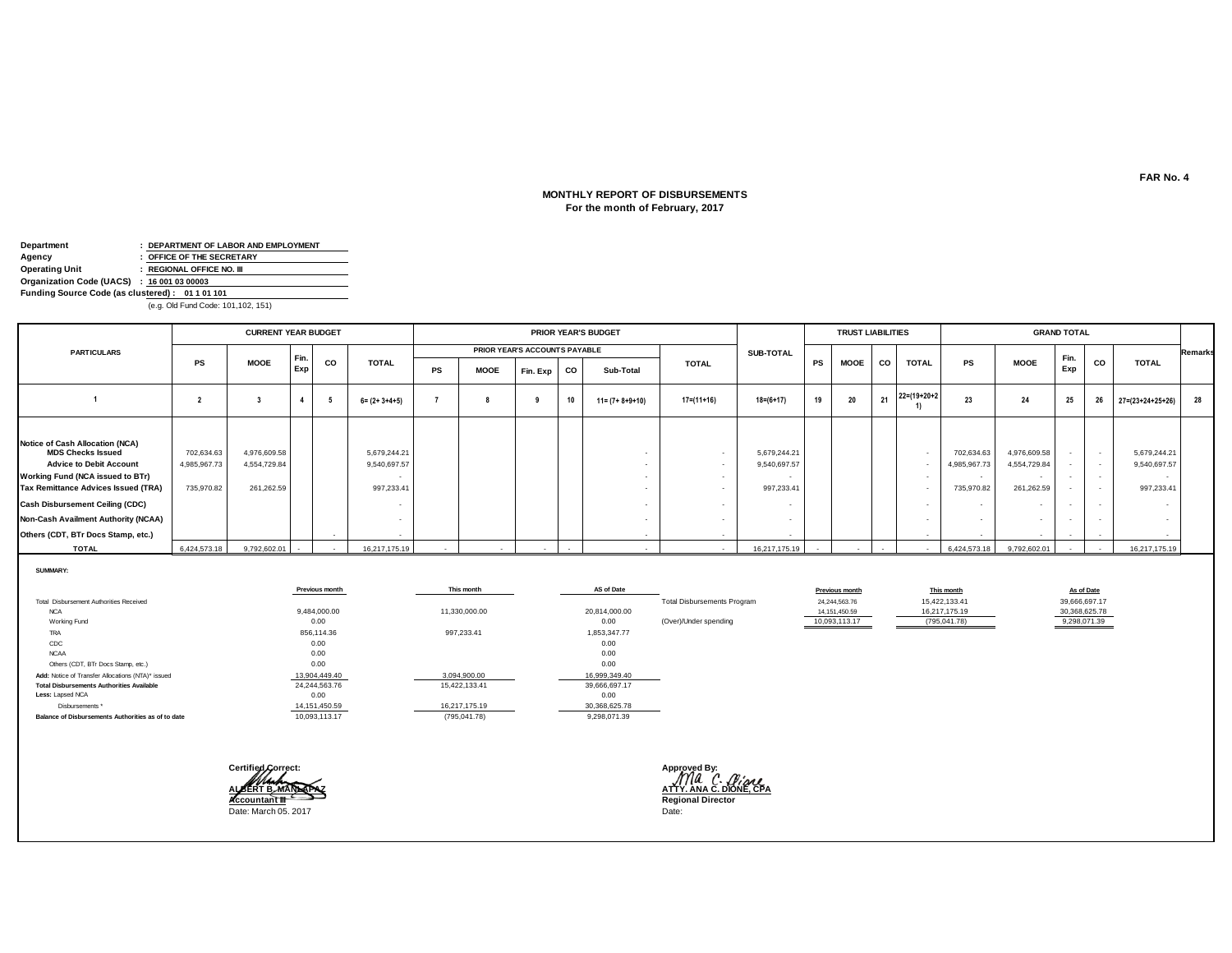### **For the month of March, 2017 MONTHLY REPORT OF DISBURSEMENTS**

| Department                                      |  | : DEPARTMENT OF LABOR AND EMPLOYMENT |  |  |  |  |  |
|-------------------------------------------------|--|--------------------------------------|--|--|--|--|--|
| Agency                                          |  | : OFFICE OF THE SECRETARY            |  |  |  |  |  |
| <b>Operating Unit</b>                           |  | : REGIONAL OFFICE NO. III            |  |  |  |  |  |
| Organization Code (UACS) : 16 001 03 00003      |  |                                      |  |  |  |  |  |
| Funding Source Code (as clustered): 01 1 01 101 |  |                                      |  |  |  |  |  |
|                                                 |  | (e.g. Old Fund Code: 101,102, 151)   |  |  |  |  |  |

**PS MOOE Fin. Exp CO Sub-Total <sup>2</sup> <sup>3</sup> <sup>4</sup> 5 6= (2+ 3+4+5) <sup>7</sup> <sup>8</sup> <sup>9</sup> <sup>10</sup> 11= (7+ 8+9+10) 17=(11+16) 18=(6+17) <sup>19</sup> <sup>20</sup> <sup>21</sup> 22=(19+20+2 21**  $\begin{bmatrix} 22 = (19 + 20 + 2) \\ 1 \end{bmatrix}$  **23 24 25 26**  $\begin{bmatrix} 27 = (23 + 24 + 25 + 26) \\ 27 = (23 + 24 + 25 + 26) \end{bmatrix}$  **28 Notice of Cash Allocation (NCA) MDS Checks Issued** 623,645.82 731,312.70 1,354,958.52 11,710,169.06 11,710,169.06 11,710,169.06 13,065,127.58 50,000.00 50,000.00 623,645.82 12,491,481.76 - - 13,115,127.58 **Advice to Debit Account** 4,345,338.73 4,150,164.49 8,495,503.22 731,312.70 731,312.70 731,312.70 9,226,815.92 - 4,345,338.73 4,881,477.19 - - 9,226,815.92 **Working Fund (NCA issued to BTr)** - - - - - - - - - - **Tax Remittance Advices Issued (TRA)** 766,095.51 172,373.11 | 85,323.468.62 85,323.27 85,323.27 85,323.27 85,323.27 1,023,791.89 | - 766,095.51 257,696.38 | - 1,023,791.89 **Cash Disbursement Ceiling (CDC)** - - - - - - - - - - **Non-Cash Availment Authority (NCAA)** - - - - - - - - - - Others (CDT, BTr Docs Stamp, etc.) **TOTAL** 5,735,080.06 5,053,850.30 - 12,788,930.36 - 12,526,805.03 - 12,526,805.03 12,526,805.03 23,315,735.39 - 50,000.00 5,735,080.06 17,630,655.33 - 23,365,735.39 **1** PS **|** MOOE  $\left[\begin{matrix} \bar{r}n \end{matrix}\right]$  CO | TOTAL | TOTAL | TOTAL | TOTAL | TOTAL | PS | MOOE | CO | TOTAL **MOOE Exp SUB-TOTAL Remarks**  $\begin{array}{|c|c|c|}\n\hline\n\text{Fin.} & \text{co} & \text{total}\n\end{array}$ **Exp GRAND TOTAL PS MOOE PARTICULARS PRIOR YEAR'S ACCOUNTS PAYABLE CURRENT YEAR BUDGET PRIOR YEAR'S BUDGET CO TOTAL TOTAL TRUST LIABILITIES**

**SUMMARY:**

|                                                    | Previous month | This month     | AS of Date    |                                    | Previous month | This month    | As of Date    |
|----------------------------------------------------|----------------|----------------|---------------|------------------------------------|----------------|---------------|---------------|
| Total Disbursement Authorities Received            |                |                |               | <b>Total Disbursements Program</b> | 39,666,697.17  | 34,783,291.89 | 74,449,989.06 |
| <b>NCA</b>                                         | 20,814,000.00  | 24,894,000.00  | 45,708,000.00 |                                    | 30,368,625.78  | 23,365,735.39 | 53,734,361.17 |
| Working Fund                                       | 0.00           |                | 0.00          | (Over)/Under spending              | 9,298,071.39   | 11,417,556.50 | 20,715,627.89 |
| TRA                                                | 1,853,347.77   | 1,023,791.89   | 2,877,139.66  |                                    |                |               |               |
| CDC                                                | 0.00           |                | 0.00          |                                    |                |               |               |
| <b>NCAA</b>                                        | 0.00           |                | 0.00          |                                    |                |               |               |
| Others (CDT, BTr Docs Stamp, etc.)                 | 0.00           |                | 0.00          |                                    |                |               |               |
| Add: Notice of Transfer Allocations (NTA)* issued  | 16,999,349.40  | 8,865,500.00   | 25,864,849.40 |                                    |                |               |               |
| <b>Total Disbursements Authorities Available</b>   | 39,666,697.17  | 34,783,291.89  | 74,449,989.06 |                                    |                |               |               |
| Less: Lapsed NCA                                   | 0.00           | 20,715,627.89  | 20,715,627.89 |                                    |                |               |               |
| Disbursements*                                     | 30,368,625.78  | 23,365,735.39  | 53,734,361.17 |                                    |                |               |               |
| Balance of Disbursements Authorities as of to date | 9,298,071.39   | (9,298,071.39) | 0.00          |                                    |                |               |               |



**ALBERT B. MANLAPAZ ATTY. ANA C. DIONE, CPA**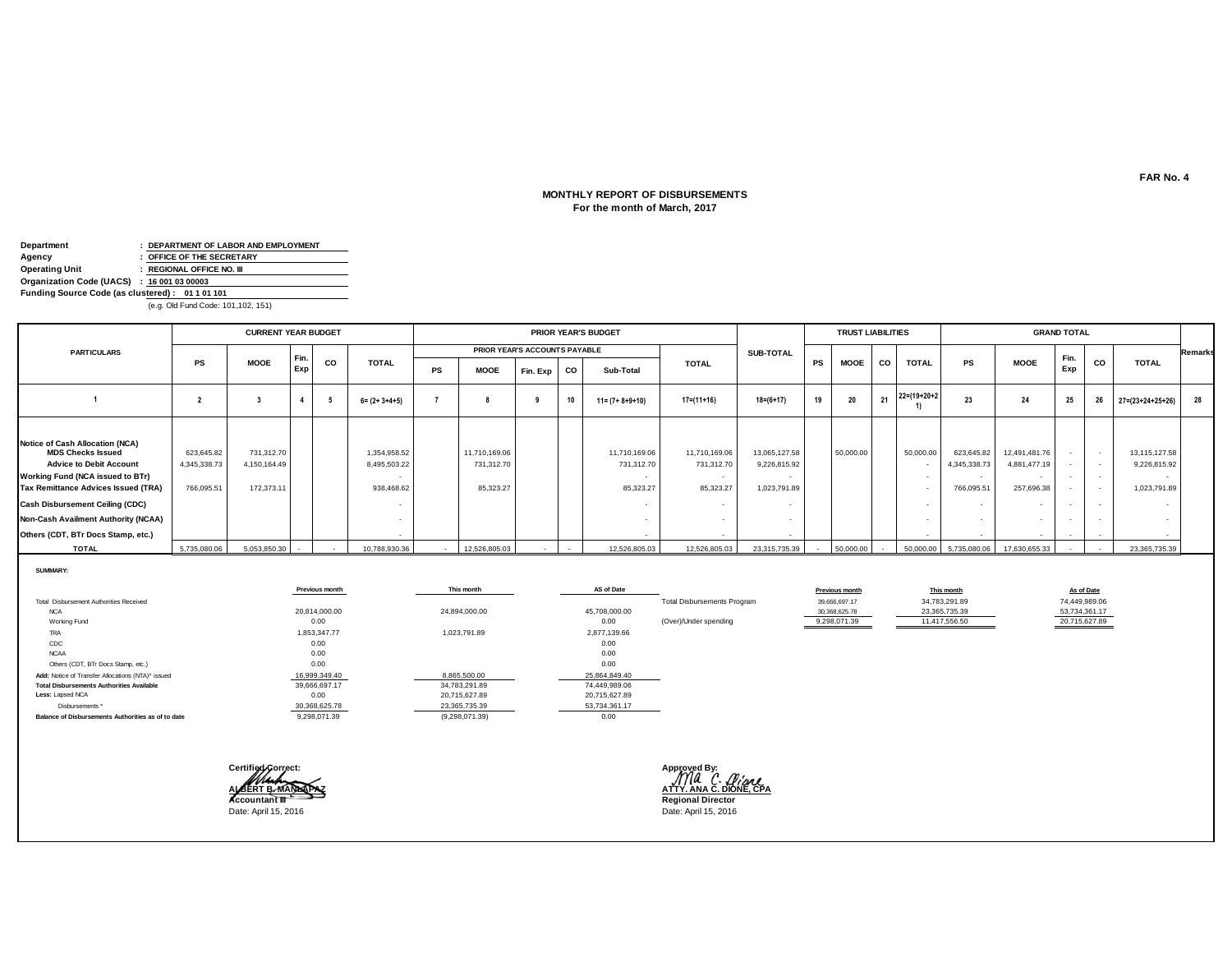### **MONTHLY REPORT OF DISBURSEMENTS For the month of April, 2017**

| Department                                      | : DEPARTMENT OF LABOR AND EMPLOYMENT |
|-------------------------------------------------|--------------------------------------|
| Agency                                          | : OFFICE OF THE SECRETARY            |
| <b>Operating Unit</b>                           | : REGIONAL OFFICE NO. III            |
| Organization Code (UACS) : 16 001 03 00003      |                                      |
| Funding Source Code (as clustered): 01 1 01 101 |                                      |
|                                                 | (e.g. Old Fund Code: 101 102 151)    |

(e.g. Old Fund Code: 101,102, 151)

|                                                                                                                                                                                                                                                                                                        |                                         | <b>CURRENT YEAR BUDGET</b>            |            |    |                                            |           | <b>PRIOR YEAR'S BUDGET</b>              |          |    |                                         |                                         |                                            | <b>TRUST LIABILITIES</b> |             |           |                      |                                                             | <b>GRAND TOTAL</b>                         |                  |                  |                                            |                |
|--------------------------------------------------------------------------------------------------------------------------------------------------------------------------------------------------------------------------------------------------------------------------------------------------------|-----------------------------------------|---------------------------------------|------------|----|--------------------------------------------|-----------|-----------------------------------------|----------|----|-----------------------------------------|-----------------------------------------|--------------------------------------------|--------------------------|-------------|-----------|----------------------|-------------------------------------------------------------|--------------------------------------------|------------------|------------------|--------------------------------------------|----------------|
| <b>PARTICULARS</b>                                                                                                                                                                                                                                                                                     |                                         |                                       |            |    |                                            |           | <b>CURRENT YEAR'S ACCOUNTS PAYABLE</b>  |          |    |                                         |                                         | SUB-TOTAL                                  |                          |             |           |                      |                                                             |                                            |                  |                  |                                            | <b>Remarks</b> |
|                                                                                                                                                                                                                                                                                                        | <b>PS</b>                               | <b>MOOE</b>                           | Fin<br>Exp | CO | <b>TOTAL</b>                               | <b>PS</b> | <b>MOOE</b>                             | Fin. Exp | co | Sub-Total                               | <b>TOTAL</b>                            |                                            | <b>PS</b>                | <b>MOOE</b> | <b>CO</b> | <b>TOTAL</b>         | <b>PS</b>                                                   | <b>MOOE</b>                                | Fin.<br>Exp      | <b>CO</b>        | <b>TOTAL</b>                               |                |
|                                                                                                                                                                                                                                                                                                        |                                         |                                       |            | -5 | $6 = (2 + 3 + 4 + 5)$                      |           |                                         |          | 10 | $11 = (7 + 8 + 9 + 10)$                 | $17=(11+16)$                            | $18 = (6 + 17)$                            | 19                       | 20          | 21        | $22 = (19 + 20 + 2)$ | 23                                                          | 24                                         | 25               | 26               | $27 = (23 + 24 + 25 + 26)$                 | 28             |
| Notice of Cash Allocation (NCA)<br><b>MDS Checks Issued</b><br><b>Advice to Debit Account</b><br>Working Fund (NCA issued to BTr)<br><b>Tax Remittance Advices Issued (TRA)</b><br><b>Cash Disbursement Ceiling (CDC)</b><br>Non-Cash Availment Authority (NCAA)<br>Others (CDT, BTr Docs Stamp, etc.) | 86,311.19<br>3,212,440.36<br>766,830.00 | 982,534.02<br>396,694.44<br>90,245.83 |            |    | 1,068,845.21<br>3,609,134.80<br>857,075.83 |           | 3,596,335.65<br>603,629.16<br>18,984.68 |          |    | 3,596,335.65<br>603,629.16<br>18,984.68 | 3,596,335.65<br>603,629.16<br>18,984.68 | 4,665,180.86<br>4,212,763.96<br>876,060.51 |                          |             |           |                      | 86,311.19<br>3,212,440.36<br>$\sim$<br>766,830.00<br>$\sim$ | 4,578,869.67<br>1,000,323.60<br>109,230.51 | $\sim$<br>$\sim$ | $\sim$<br>$\sim$ | 4,665,180.86<br>4,212,763.96<br>876,060.51 |                |
| <b>TOTAL</b>                                                                                                                                                                                                                                                                                           | 4,065,581.55                            | 1,469,474.29                          |            |    | 5,535,055.84                               | $\sim$    | 4,218,949.49                            |          |    | 4,218,949.49                            | 4,218,949.49                            | 9,754,005.33                               |                          |             |           |                      | 4,065,581.55                                                | 5,688,423.78                               |                  |                  | 9,754,005.33                               |                |

**SUMMARY:**

|                                                    | Previous month | This month    | AS of Date     |                                    | <b>Previous month</b> | This month    | As of Date     |
|----------------------------------------------------|----------------|---------------|----------------|------------------------------------|-----------------------|---------------|----------------|
| Total Disbursement Authorities Received            |                |               |                | <b>Total Disbursements Program</b> | 74,449,989.06         | 30,186,670.91 | 104,636,659.97 |
| <b>NCA</b>                                         | 45,708,000.00  | 26,173,000.00 | 71,881,000.00  |                                    | 53,734,361.17         | 9,754,005.33  | 63,488,366.50  |
| Working Fund                                       | 0.00           |               | 0.00           | (Over)/Under spending              | 20,715,627.89         | 20,432,665.58 | 41,148,293.47  |
| TRA                                                | 2,877,139.66   | 876,060.51    | 3,753,200.17   |                                    |                       |               |                |
| CDC                                                | 0.00           |               | 0.00           |                                    |                       |               |                |
| <b>NCAA</b>                                        | 0.00           |               | 0.00           |                                    |                       |               |                |
| Others (CDT, BTr Docs Stamp, etc.)                 | 0.00           |               | 0.00           |                                    |                       |               |                |
| Add: Notice of Transfer Allocations (NTA)* issued  | 25,864,849.40  | 3,137,610.40  | 29,002,459.80  |                                    |                       |               |                |
| <b>Total Disbursements Authorities Available</b>   | 74,449,989.06  | 30,186,670.91 | 104,636,659.97 |                                    |                       |               |                |
| Less: Lapsed NCA                                   | 20,715,627.89  |               | 20,715,627.89  |                                    |                       |               |                |
| Disbursements *                                    | 53,734,361.17  | 9,754,005.33  | 63,488,366.50  |                                    |                       |               |                |
| Balance of Disbursements Authorities as of to date | 0.00           | 20,432,665.58 | 20,432,665.58  |                                    |                       |               |                |



**ALBERT B. MANNAPAZ**<br> **ACCOUNTER IN THE REGION OF A REGIONAL PROPERTY. ANA C. DIONE, CPA**<br> **ACCOUNTER IN THE REGIONAL PROPERTY.** 

**FAR No. 4**

┑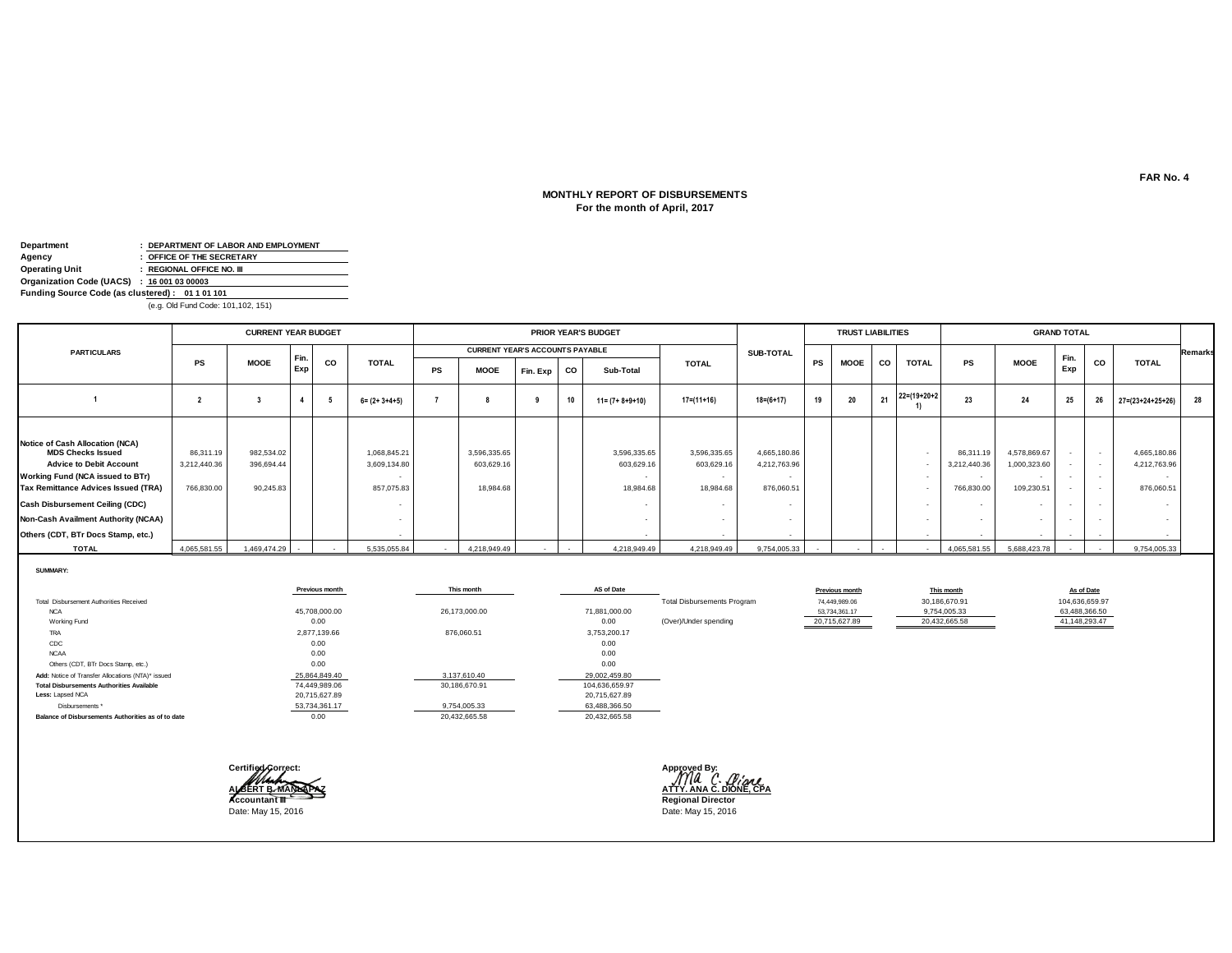### **For the month of May, 2017 MONTHLY REPORT OF DISBURSEMENTS**

| Department                                      | : DEPARTMENT OF LABOR AND EMPLOYMENT |
|-------------------------------------------------|--------------------------------------|
| Agency                                          | : OFFICE OF THE SECRETARY            |
| <b>Operating Unit</b>                           | : REGIONAL OFFICE NO. III            |
| Organization Code (UACS) : 16 001 03 00003      |                                      |
| Funding Source Code (as clustered): 01 1 01 101 |                                      |
|                                                 | (e.g. Old Fund Code: 101 102 151)    |

(e.g. Old Fund Code: 101,102, 151)

|                                                                                                                                                                                                                                                                                                        |                                          | <b>CURRENT YEAR BUDGET</b>                  |            |    |                                              |           |             |                               |        | PRIOR YEAR'S BUDGET     |              |                                              |           | <b>TRUST LIABILITIES</b> |           |                      |                                                              |                                                                         | <b>GRAND TOTAL</b>         |                          |                                              |                |
|--------------------------------------------------------------------------------------------------------------------------------------------------------------------------------------------------------------------------------------------------------------------------------------------------------|------------------------------------------|---------------------------------------------|------------|----|----------------------------------------------|-----------|-------------|-------------------------------|--------|-------------------------|--------------|----------------------------------------------|-----------|--------------------------|-----------|----------------------|--------------------------------------------------------------|-------------------------------------------------------------------------|----------------------------|--------------------------|----------------------------------------------|----------------|
| <b>PARTICULARS</b>                                                                                                                                                                                                                                                                                     |                                          |                                             |            |    |                                              |           |             | PRIOR YEAR'S ACCOUNTS PAYABLE |        |                         |              | <b>SUB-TOTAL</b>                             |           |                          |           |                      |                                                              |                                                                         |                            |                          |                                              | <b>Remarks</b> |
|                                                                                                                                                                                                                                                                                                        | <b>PS</b>                                | <b>MOOE</b>                                 | Fin<br>Exp | CO | <b>TOTAL</b>                                 | <b>PS</b> | <b>MOOE</b> | Fin. Exp                      | $ $ co | Sub-Total               | <b>TOTAL</b> |                                              | <b>PS</b> | <b>MOOE</b>              | <b>CO</b> | <b>TOTAL</b>         | <b>PS</b>                                                    | <b>MOOE</b>                                                             | Fin.<br>Exp                | CO                       | <b>TOTAL</b>                                 |                |
|                                                                                                                                                                                                                                                                                                        |                                          |                                             |            |    | $6 = (2 + 3 + 4 + 5)$                        |           |             |                               | 10     | $11 = (7 + 8 + 9 + 10)$ | $17=(11+16)$ | $18 = (6 + 17)$                              | 19        | 20                       | 21        | $22 = (19 + 20 + 2)$ | 23                                                           | 24                                                                      | 25                         | 26                       | $27 = (23 + 24 + 25 + 26)$                   | 28             |
| Notice of Cash Allocation (NCA)<br><b>MDS Checks Issued</b><br><b>Advice to Debit Account</b><br>Working Fund (NCA issued to BTr)<br><b>Tax Remittance Advices Issued (TRA)</b><br><b>Cash Disbursement Ceiling (CDC)</b><br>Non-Cash Availment Authority (NCAA)<br>Others (CDT, BTr Docs Stamp, etc.) | 930,103.86<br>9,583,340.75<br>714,690.72 | 9,176,948.84<br>32,827,279.16<br>202,953.77 |            |    | 10,107,052.70<br>42,410,619.91<br>917,644.49 |           |             |                               |        |                         |              | 10,107,052.70<br>42,410,619.91<br>917,644.49 |           |                          |           |                      | 930,103.86<br>9,583,340.75<br>714,690.72<br>$\sim$<br>$\sim$ | 9,176,948.84<br>32,827,279.16<br>202,953.77<br>$\overline{\phantom{a}}$ | $\sim$<br>$\sim$<br>$\sim$ | $\overline{\phantom{a}}$ | 10,107,052.70<br>42,410,619.91<br>917,644.49 |                |
| <b>TOTAL</b>                                                                                                                                                                                                                                                                                           | 11.228.135.33                            | 42.207.181.77                               | $\sim$     |    | 53.435.317.10                                |           |             |                               |        |                         |              | 53.435.317.10                                |           | $\sim$                   | $\sim$    |                      | ###########                                                  | 42.207.181.77                                                           | $\sim$                     |                          | 53,435,317.10                                |                |

**SUMMARY:**

|                                                    | Previous month | This month      | AS of Date     |                                    | Previous month | This month        | As of Date     |
|----------------------------------------------------|----------------|-----------------|----------------|------------------------------------|----------------|-------------------|----------------|
| Total Disbursement Authorities Received            |                |                 |                | <b>Total Disbursements Program</b> | 104.636.659.97 | 34,682,335.65     | 139,318,995.62 |
| <b>NCA</b>                                         | 71.881.000.00  | 32,486,041.00   | 104,367,041.00 |                                    | 63,488,366.50  | 53,435,317.10     | 116,923,683.60 |
| Working Fund                                       | 0.00           |                 | 0.00           | (Over)/Under spending              | 41,148,293.47  | (18, 752, 981.45) | 22,395,312.02  |
| <b>TRA</b>                                         | 3,753,200.17   | 917,644.49      | 4,670,844.66   |                                    |                |                   |                |
| CDC                                                | 0.00           |                 | 0.00           |                                    |                |                   |                |
| <b>NCAA</b>                                        | 0.00           |                 | 0.00           |                                    |                |                   |                |
| Others (CDT, BTr Docs Stamp, etc.)                 | 0.00           |                 | 0.00           |                                    |                |                   |                |
| Add: Notice of Transfer Allocations (NTA)* issued  | 29,002,459.80  | 1,278,650.16    | 30,281,109.96  |                                    |                |                   |                |
| <b>Total Disbursements Authorities Available</b>   | 104,636,659.97 | 34,682,335.65   | 139,318,995.62 |                                    |                |                   |                |
| Less: Lapsed NCA                                   | 20,715,627.89  |                 | 20,715,627.89  |                                    |                |                   |                |
| Disbursements *                                    | 63,488,366.50  | 53,435,317.10   | 116,923,683.60 |                                    |                |                   |                |
| Balance of Disbursements Authorities as of to date | 20,432,665.58  | (18,752,981.45) | 1,679,684.13   |                                    |                |                   |                |



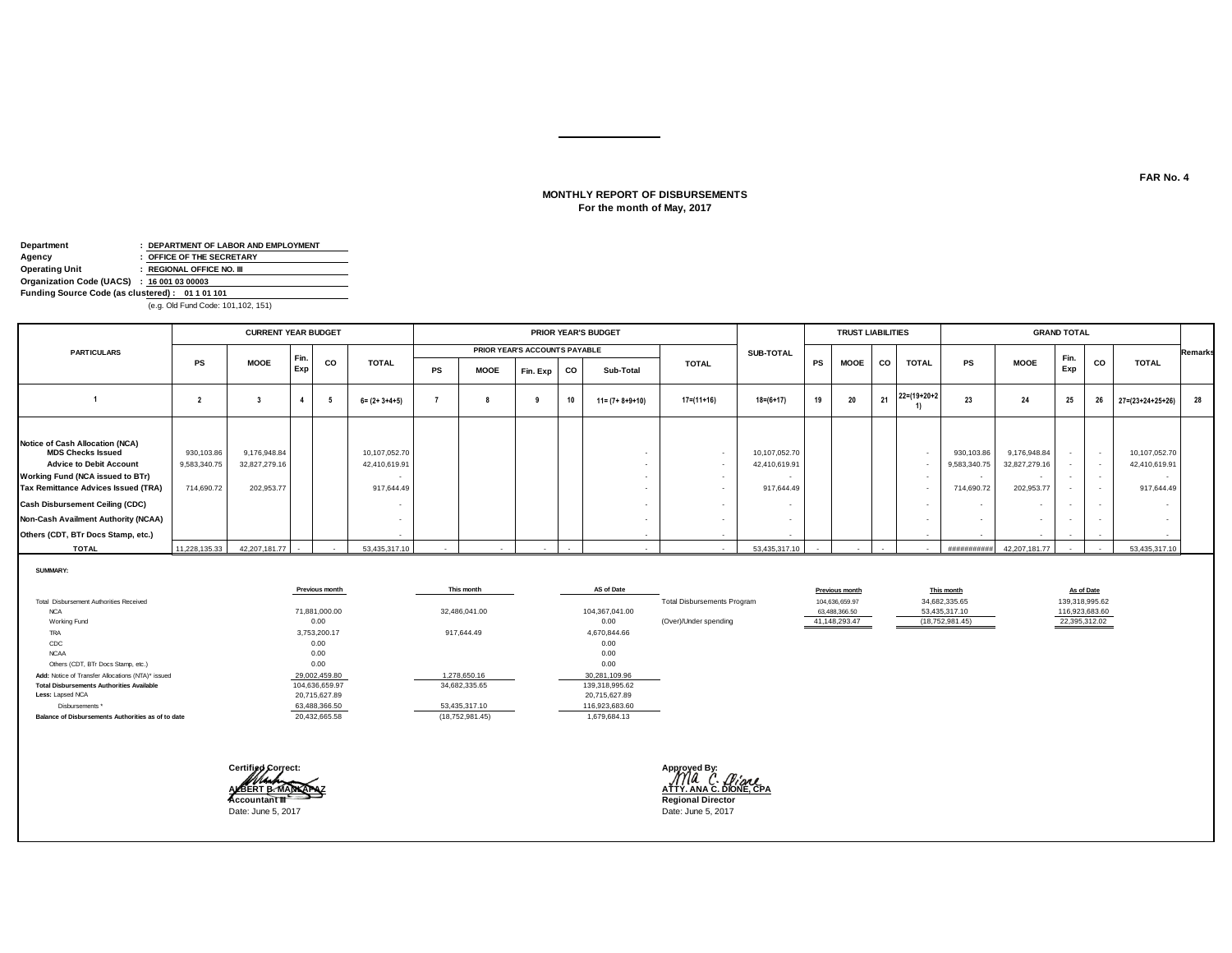#### 134,648,150.96

### **For the month of June, 2017 MONTHLY REPORT OF DISBURSEMENTS**

| Department                                      | : DEPARTMENT OF LABOR AND EMPLOYMENT |
|-------------------------------------------------|--------------------------------------|
| Agency                                          | : OFFICE OF THE SECRETARY            |
| <b>Operating Unit</b>                           | : REGIONAL OFFICE NO. III            |
| Organization Code (UACS) : 16 001 03 00003      |                                      |
| Funding Source Code (as clustered): 01 1 01 101 |                                      |
|                                                 | (e.g. Old Fund Code: 101 102 151)    |

(e.g. Old Fund Code: 101,102, 151)

|                                                                                                                                                                                                                                                                                                               |                                            | <b>CURRENT YEAR BUDGET</b>              |            |    |                                            |           |                               |          |    | <b>PRIOR YEAR'S BUDGET</b>  |                             |                                              |    | <b>TRUST LIABILITIES</b> |           |                      |                                                      |                                                                                                   | <b>GRAND TOTAL</b> |           |                                               |                |
|---------------------------------------------------------------------------------------------------------------------------------------------------------------------------------------------------------------------------------------------------------------------------------------------------------------|--------------------------------------------|-----------------------------------------|------------|----|--------------------------------------------|-----------|-------------------------------|----------|----|-----------------------------|-----------------------------|----------------------------------------------|----|--------------------------|-----------|----------------------|------------------------------------------------------|---------------------------------------------------------------------------------------------------|--------------------|-----------|-----------------------------------------------|----------------|
| <b>PARTICULARS</b>                                                                                                                                                                                                                                                                                            |                                            |                                         |            |    |                                            |           | PRIOR YEAR'S ACCOUNTS PAYABLE |          |    |                             |                             | <b>SUB-TOTAL</b>                             |    |                          |           |                      |                                                      |                                                                                                   |                    |           |                                               | <b>Remarks</b> |
|                                                                                                                                                                                                                                                                                                               | <b>PS</b>                                  | <b>MOOE</b>                             | Fin<br>Exp | CO | <b>TOTAL</b>                               | <b>PS</b> | <b>MOOE</b>                   | Fin. Exp | CO | Sub-Total                   | <b>TOTAL</b>                |                                              | PS | <b>MOOE</b>              | <b>CO</b> | <b>TOTAL</b>         | <b>PS</b>                                            | <b>MOOE</b>                                                                                       | Fin.<br>Exp        | <b>CO</b> | <b>TOTAL</b>                                  |                |
|                                                                                                                                                                                                                                                                                                               |                                            |                                         |            |    | $6 = (2 + 3 + 4 + 5)$                      |           |                               |          | 10 | $11 = (7 + 8 + 9 + 10)$     | $17 = (11 + 16)$            | $18 = (6 + 17)$                              | 19 | 20                       | 21        | $22 = (19 + 20 + 2)$ | 23                                                   | 24                                                                                                | 25                 | 26        | $27 = (23 + 24 + 25 + 26)$                    | 28             |
| <b>Notice of Cash Allocation (NCA)</b><br><b>MDS Checks Issued</b><br><b>Advice to Debit Account</b><br>Working Fund (NCA issued to BTr)<br><b>Tax Remittance Advices Issued (TRA)</b><br><b>Cash Disbursement Ceiling (CDC)</b><br>Non-Cash Availment Authority (NCAA)<br>Others (CDT, BTr Docs Stamp, etc.) | 2,520,917.08<br>7,450,210.49<br>782,866.64 | 4,487,633.82<br>383,440.82<br>79.671.53 |            |    | 7,008,550.90<br>7,833,651.31<br>862.538.17 |           | 16,358,342.71<br>177.496.36   |          |    | 16,358,342.71<br>177,496.36 | 16,358,342.71<br>177,496.36 | 23,366,893.61<br>7,833,651.3<br>1,040,034.53 |    |                          |           |                      | 2,520,917.08<br>7,450,210.49<br>$\sim$<br>782,866.64 | 20,845,976.53<br>383,440.82<br>$\overline{\phantom{a}}$<br>257,167.89<br>$\overline{\phantom{a}}$ | $\sim$             | $\sim$    | 23,366,893.61<br>7,833,651.31<br>1.040.034.53 |                |
| <b>TOTAL</b>                                                                                                                                                                                                                                                                                                  | 10,753,994.21                              | 4,950,746.17 -                          |            |    | 15,704,740.38                              |           | 16,535,839.07                 |          |    | 16,535,839.07               | 16,535,839.07               | 32,240,579.45                                |    |                          |           |                      | ###########                                          | 21,486,585.24                                                                                     |                    |           | 32,240,579.45                                 |                |

**SUMMARY:**

|                                                    | Previous month | This month     | AS of Date     |                                    | Previous month | This month     | As of Date     |
|----------------------------------------------------|----------------|----------------|----------------|------------------------------------|----------------|----------------|----------------|
| Total Disbursement Authorities Received            |                |                |                | <b>Total Disbursements Program</b> | 139,318,995.62 | 30,560,895.86  | 169,879,891.48 |
| <b>NCA</b>                                         | 104.367.041.00 | 28,491,528.00  | 132,858,569.00 |                                    | 116,923,683.60 | 32,240,579.45  | 149,164,263.05 |
| Working Fund                                       | 0.00           |                | 0.00           | (Over)/Under spending              | 22,395,312.02  | (1,679,683.59) | 20,715,628.43  |
| TRA                                                | 4,670,844.66   | 1,040,034.53   | 5,710,879.19   |                                    |                |                |                |
| CDC                                                | 0.00           |                | 0.00           |                                    |                |                |                |
| <b>NCAA</b>                                        | 0.00           |                | 0.00           |                                    |                |                |                |
| Others (CDT, BTr Docs Stamp, etc.)                 | 0.00           |                | 0.00           |                                    |                |                |                |
| Add: Notice of Transfer Allocations (NTA)* issued  | 30,281,109.96  | 1,029,333.33   | 31,310,443.29  |                                    |                |                |                |
| <b>Total Disbursements Authorities Available</b>   | 139,318,995.62 | 30,560,895.86  | 169,879,891.48 |                                    |                |                |                |
| Less: Lapsed NCA                                   | 20,715,627.89  | 0.54           | 20,715,628.43  |                                    |                |                |                |
| Disbursements *                                    | 116,923,683.60 | 32,240,579.45  | 149,164,263.05 |                                    |                |                |                |
| Balance of Disbursements Authorities as of to date | 1,679,684.13   | (1,679,684.13) | 0.00           |                                    |                |                |                |



**ALBERT BERT BERTHOLOGIST SCIENCE AREA CONFERENCE AND ALBERT BERTY.**<br>ALBERT B. MANLAPAZ ATTY. ANA C. DIONE, CPA<br>Accountant III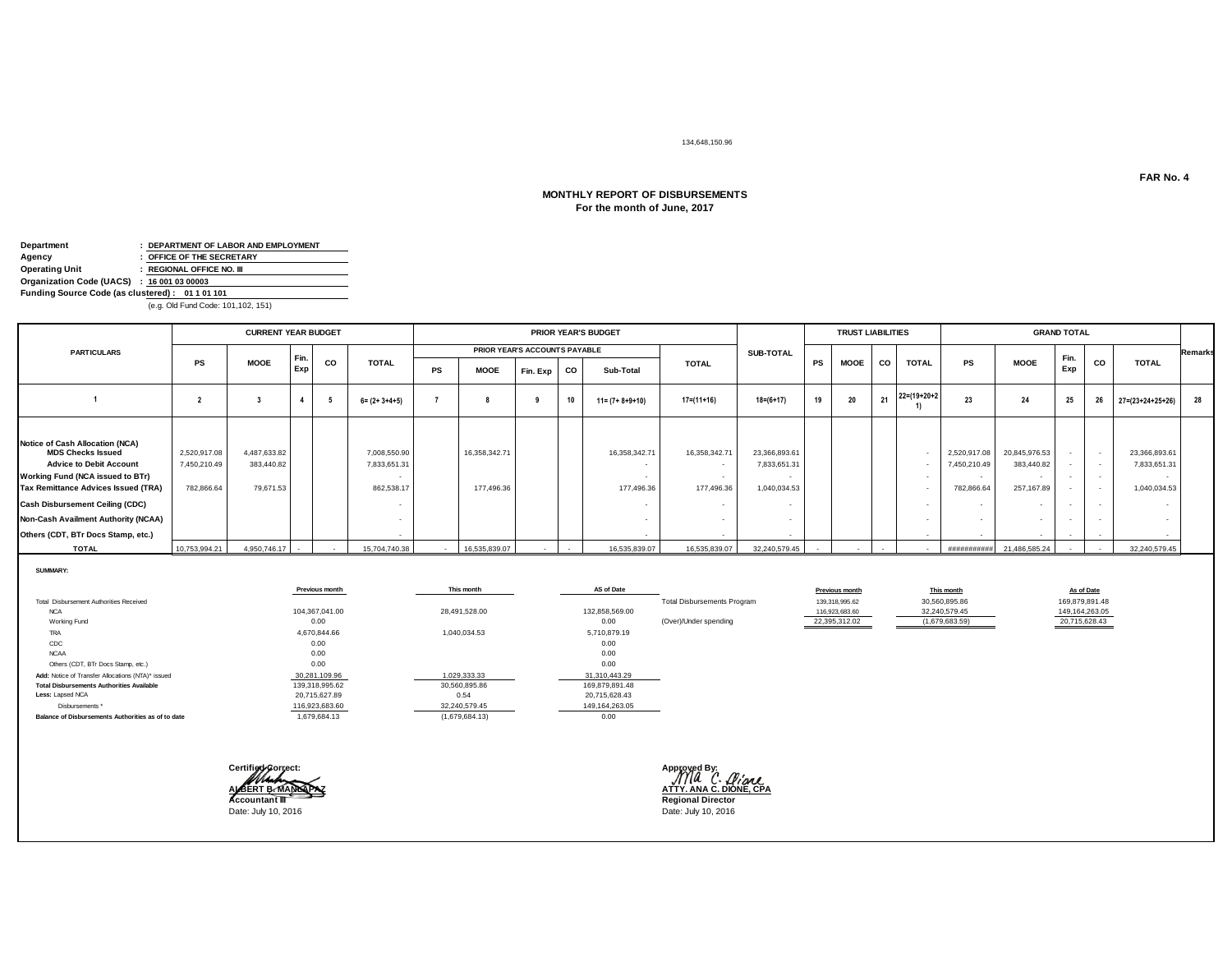### **For the month of July, 2017 MONTHLY REPORT OF DISBURSEMENTS**

| Department                                      | : DEPARTMENT OF LABOR AND EMPLOYMENT |
|-------------------------------------------------|--------------------------------------|
| Agency                                          | : OFFICE OF THE SECRETARY            |
| <b>Operating Unit</b>                           | : REGIONAL OFFICE NO. III            |
| Organization Code (UACS) : 16 001 03 00003      |                                      |
| Funding Source Code (as clustered): 01 1 01 101 |                                      |
|                                                 | (e.g. Old Fund Code: 101 102 151)    |

(e.g. Old Fund Code: 101,102, 151)

|                                                                                                                                                                                                                                                                                                               |                                          | <b>CURRENT YEAR BUDGET</b>                  |            |    |                                               |           |                                        |                               |    | <b>PRIOR YEAR'S BUDGET</b>             |                                        |                                                |           | <b>TRUST LIABILITIES</b> |           |                      |                                                    |                                              | <b>GRAND TOTAL</b> |        |                                                |                |
|---------------------------------------------------------------------------------------------------------------------------------------------------------------------------------------------------------------------------------------------------------------------------------------------------------------|------------------------------------------|---------------------------------------------|------------|----|-----------------------------------------------|-----------|----------------------------------------|-------------------------------|----|----------------------------------------|----------------------------------------|------------------------------------------------|-----------|--------------------------|-----------|----------------------|----------------------------------------------------|----------------------------------------------|--------------------|--------|------------------------------------------------|----------------|
| <b>PARTICULARS</b>                                                                                                                                                                                                                                                                                            |                                          |                                             |            |    |                                               |           |                                        | PRIOR YEAR'S ACCOUNTS PAYABLE |    |                                        |                                        | SUB-TOTAL                                      |           |                          |           |                      |                                                    |                                              |                    |        |                                                | <b>Remarks</b> |
|                                                                                                                                                                                                                                                                                                               | <b>PS</b>                                | <b>MOOE</b>                                 | Fin<br>Exp | CO | <b>TOTAL</b>                                  | <b>PS</b> | <b>MOOE</b>                            | Fin. Exp                      | co | Sub-Total                              | <b>TOTAL</b>                           |                                                | <b>PS</b> | <b>MOOE</b>              | <b>CO</b> | <b>TOTAL</b>         | <b>PS</b>                                          | <b>MOOE</b>                                  | Fin.<br>Exp        | CO     | <b>TOTAL</b>                                   |                |
|                                                                                                                                                                                                                                                                                                               |                                          |                                             |            |    | $6 = (2 + 3 + 4 + 5)$                         |           |                                        |                               | 10 | $11 = (7 + 8 + 9 + 10)$                | $17 = (11 + 16)$                       | $18 = (6 + 17)$                                | 19        | 20                       | 21        | $22 = (19 + 20 + 2)$ | 23                                                 | 24                                           | 25                 | 26     | $27 = (23 + 24 + 25 + 26)$                     | 28             |
| <b>Notice of Cash Allocation (NCA)</b><br><b>MDS Checks Issued</b><br><b>Advice to Debit Account</b><br>Working Fund (NCA issued to BTr)<br>Tax Remittance Advices Issued (TRA)<br><b>Cash Disbursement Ceiling (CDC)</b><br><b>Non-Cash Availment Authority (NCAA)</b><br>Others (CDT, BTr Docs Stamp, etc.) | 309,068.27<br>3,858,633.42<br>709,308.36 | 9,247,692.58<br>18,508,435.95<br>355,297.78 |            |    | 9,556,760.85<br>22,367,069.37<br>1,064,606.14 |           | 7,740,993.42<br>273,740.04<br>6,766.90 |                               |    | 7,740,993.42<br>273,740.04<br>6,766.90 | 7,740,993.42<br>273,740.04<br>6,766.90 | 17,297,754.27<br>22,640,809.41<br>1,071,373.04 |           |                          |           |                      | 309,068.27<br>3,858,633.42<br>709,308.36<br>$\sim$ | 16,988,686.00<br>18,782,175.99<br>362,064.68 | $\sim$<br>$\sim$   | $\sim$ | 17,297,754.27<br>22,640,809.41<br>1,071,373.04 |                |
| <b>TOTAL</b>                                                                                                                                                                                                                                                                                                  |                                          | 4,877,010.05 28,111,426.31                  | $\sim$     |    | 32,988,436.36                                 |           | 8,021,500.36                           |                               |    | 8,021,500.36                           | 8,021,500.36                           | 41,009,936.72                                  |           |                          |           |                      |                                                    | 4,877,010.05 36,132,926.67                   |                    |        | 41,009,936.72                                  |                |

**SUMMARY:**

|                                                    | Previous month | This month    | AS of Date     |                                    | Previous month   | This month    | As of Date     |
|----------------------------------------------------|----------------|---------------|----------------|------------------------------------|------------------|---------------|----------------|
| Total Disbursement Authorities Received            |                |               |                | <b>Total Disbursements Program</b> | 169,879,891.48   | 41,485,864.94 | 211,365,756.42 |
| <b>NCA</b>                                         | 132,858,569.00 | 32.048.959.00 | 164,907,528.00 |                                    | 149, 164, 263.05 | 41,009,936.72 | 190,174,199.77 |
| Working Fund                                       | 0.00           |               | 0.00           | (Over)/Under spending              | 20,715,628.43    | 475,928.22    | 21,191,556.65  |
| TRA                                                | 5,710,879.19   | 1,071,373.04  | 6,782,252.23   |                                    |                  |               |                |
| CDC                                                | 0.00           |               | 0.00           |                                    |                  |               |                |
| <b>NCAA</b>                                        | 0.00           |               | 0.00           |                                    |                  |               |                |
| Others (CDT, BTr Docs Stamp, etc.)                 | 0.00           |               | 0.00           |                                    |                  |               |                |
| Add: Notice of Transfer Allocations (NTA)* issued  | 31,310,443.29  | 8,365,532.90  | 39,675,976.19  |                                    |                  |               |                |
| <b>Total Disbursements Authorities Available</b>   | 169,879,891.48 | 41,485,864.94 | 211,365,756.42 |                                    |                  |               |                |
| Less: Lapsed NCA                                   | 20,715,628.43  |               | 20,715,628.43  |                                    |                  |               |                |
| Disbursements *                                    | 149,164,263.05 | 41,009,936.72 | 190,174,199.77 |                                    |                  |               |                |
| Balance of Disbursements Authorities as of to date | 0.00           | 475.928.22    | 475,928.22     |                                    |                  |               |                |





\*\*\* includes June 2017 Adjustment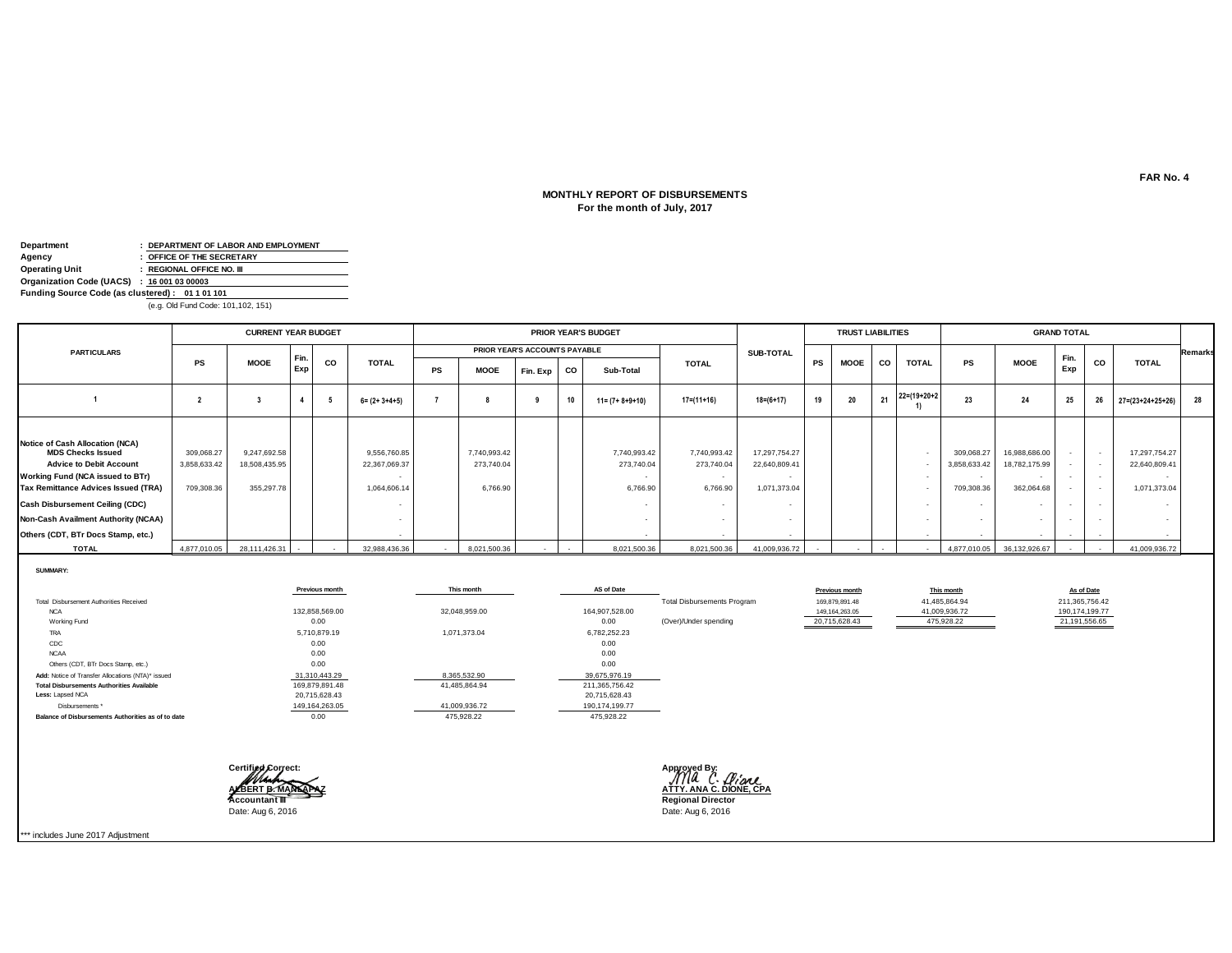### **MONTHLY REPORT OF DISBURSEMENTS For the month of August 2017**

| Department                                      | : DEPARTMENT OF LABOR AND EMPLOYMENT |
|-------------------------------------------------|--------------------------------------|
| Agency                                          | : OFFICE OF THE SECRETARY            |
| <b>Operating Unit</b>                           | : REGIONAL OFFICE NO. III            |
| Organization Code (UACS) : 16 001 03 00003      |                                      |
| Funding Source Code (as clustered): 01 1 01 101 |                                      |
|                                                 | (e.g. Old Fund Code: 101 102 151)    |

(e.g. Old Fund Code: 101,102, 151)

|                                                                                                                                                                                                                                                                                                               |                                         | <b>CURRENT YEAR BUDGET</b>                  |            |           |                                               |           |                               |          |           | <b>PRIOR YEAR'S BUDGET</b> |                           |                                                |    | <b>TRUST LIABILITIES</b> |           |                      |                                                   |                                                                                                      | <b>GRAND TOTAL</b> |           |                                                |                |
|---------------------------------------------------------------------------------------------------------------------------------------------------------------------------------------------------------------------------------------------------------------------------------------------------------------|-----------------------------------------|---------------------------------------------|------------|-----------|-----------------------------------------------|-----------|-------------------------------|----------|-----------|----------------------------|---------------------------|------------------------------------------------|----|--------------------------|-----------|----------------------|---------------------------------------------------|------------------------------------------------------------------------------------------------------|--------------------|-----------|------------------------------------------------|----------------|
| <b>PARTICULARS</b>                                                                                                                                                                                                                                                                                            |                                         |                                             |            |           |                                               |           | PRIOR YEAR'S ACCOUNTS PAYABLE |          |           |                            |                           | SUB-TOTAL                                      |    |                          |           |                      |                                                   |                                                                                                      |                    |           |                                                | <b>Remarks</b> |
|                                                                                                                                                                                                                                                                                                               | <b>PS</b>                               | <b>MOOE</b>                                 | Fin<br>Exp | <b>CO</b> | <b>TOTAL</b>                                  | <b>PS</b> | <b>MOOE</b>                   | Fin. Exp | <b>CO</b> | Sub-Total                  | <b>TOTAL</b>              |                                                | PS | <b>MOOE</b>              | <b>CO</b> | <b>TOTAL</b>         | <b>PS</b>                                         | <b>MOOE</b>                                                                                          | Fin.<br>Exp        | <b>CO</b> | <b>TOTAL</b>                                   |                |
|                                                                                                                                                                                                                                                                                                               |                                         |                                             |            |           | $6 = (2 + 3 + 4 + 5)$                         |           |                               |          | 10        | $11 = (7 + 8 + 9 + 10)$    | $17 = (11 + 16)$          | $18=(6+17)$                                    | 19 | 20                       | 21        | $22 = (19 + 20 + 2)$ | 23                                                | 24                                                                                                   | 25                 | 26        | $27 = (23 + 24 + 25 + 26)$                     | 28             |
| Notice of Cash Allocation (NCA)<br><b>MDS Checks Issued</b><br><b>Advice to Debit Account</b><br><b>Working Fund (NCA issued to BTr)</b><br><b>Tax Remittance Advices Issued (TRA)</b><br><b>Cash Disbursement Ceiling (CDC)</b><br>Non-Cash Availment Authority (NCAA)<br>Others (CDT, BTr Docs Stamp, etc.) | 75,422.31<br>3,069,092.09<br>764,887.92 | 6,623,550.35<br>20,153,616.66<br>255,736.64 |            |           | 6,698,972.66<br>23,222,708.75<br>1.020.624.56 |           | 7,648,329.86<br>12,381.25     |          |           | 7,648,329.86<br>12.381.25  | 7,648,329.86<br>12.381.25 | 14,347,302.52<br>23,222,708.75<br>1,033,005.81 |    |                          |           |                      | 75.422.31<br>3,069,092.09<br>$\sim$<br>764.887.92 | 14,271,880.21<br>20,153,616.66<br>$\overline{\phantom{a}}$<br>268,117.89<br>$\overline{\phantom{a}}$ | $\sim$             | $\sim$    | 14,347,302.52<br>23,222,708.75<br>1,033,005.81 |                |
| <b>TOTAL</b>                                                                                                                                                                                                                                                                                                  | 3,909,402.32                            | 27,032,903.65                               | $\sim$     |           | 30,942,305.97                                 |           | 7,660,711.11                  |          |           | 7,660,711.11               | 7,660,711.11              | 38,603,017.08                                  |    |                          |           |                      |                                                   | 3,909,402.32 34,693,614.76                                                                           |                    |           | 38,603,017.08                                  |                |

**SUMMARY:**

|                                                    | Previous month | This month     | AS of Date     |                                    | Previous month   | This month     | As of Date     |
|----------------------------------------------------|----------------|----------------|----------------|------------------------------------|------------------|----------------|----------------|
| Total Disbursement Authorities Received            |                |                |                | <b>Total Disbursements Program</b> | 211,365,756.42   | 118,293,818.78 | 329,659,575.20 |
| <b>NCA</b>                                         | 164,907,528.00 | 32,837,000.00  | 197.744.528.00 |                                    | 190, 174, 199.77 | 38,603,017.08  | 228,777,216.85 |
| Working Fund                                       | 0.00           |                | 0.00           | (Over)/Under spending              | 21,191,556.65    | 79,690,801.70  | 100,882,358.35 |
| TRA                                                | 6,782,252.23   | 1,020,624.56   | 7,802,876.79   |                                    |                  |                |                |
| CDC                                                | 0.00           |                | 0.00           |                                    |                  |                |                |
| <b>NCAA</b>                                        | 0.00           |                | 0.00           |                                    |                  |                |                |
| Others (CDT, BTr Docs Stamp, etc.)                 | 0.00           |                | 0.00           |                                    |                  |                |                |
| Add: Notice of Transfer Allocations (NTA)* issued  | 39,675,976.19  | 84,436,194.22  | 124,112,170.41 |                                    |                  |                |                |
| <b>Total Disbursements Authorities Available</b>   | 211,365,756.42 | 118,293,818.78 | 329,659,575.20 |                                    |                  |                |                |
| Less: Lapsed NCA                                   | 20,715,628.43  |                | 20,715,628.43  |                                    |                  |                |                |
| Disbursements *                                    | 190,174,199.77 | 38,603,017.08  | 228,777,216.85 |                                    |                  |                |                |
| Balance of Disbursements Authorities as of to date | 475.928.22     | 79,690,801.70  | 80,166,729.92  |                                    |                  |                |                |



**ALBERT B. MANLAPAZ**<br> **Accountant III**<br> **Accountant III** 

**FAR No. 4**

┑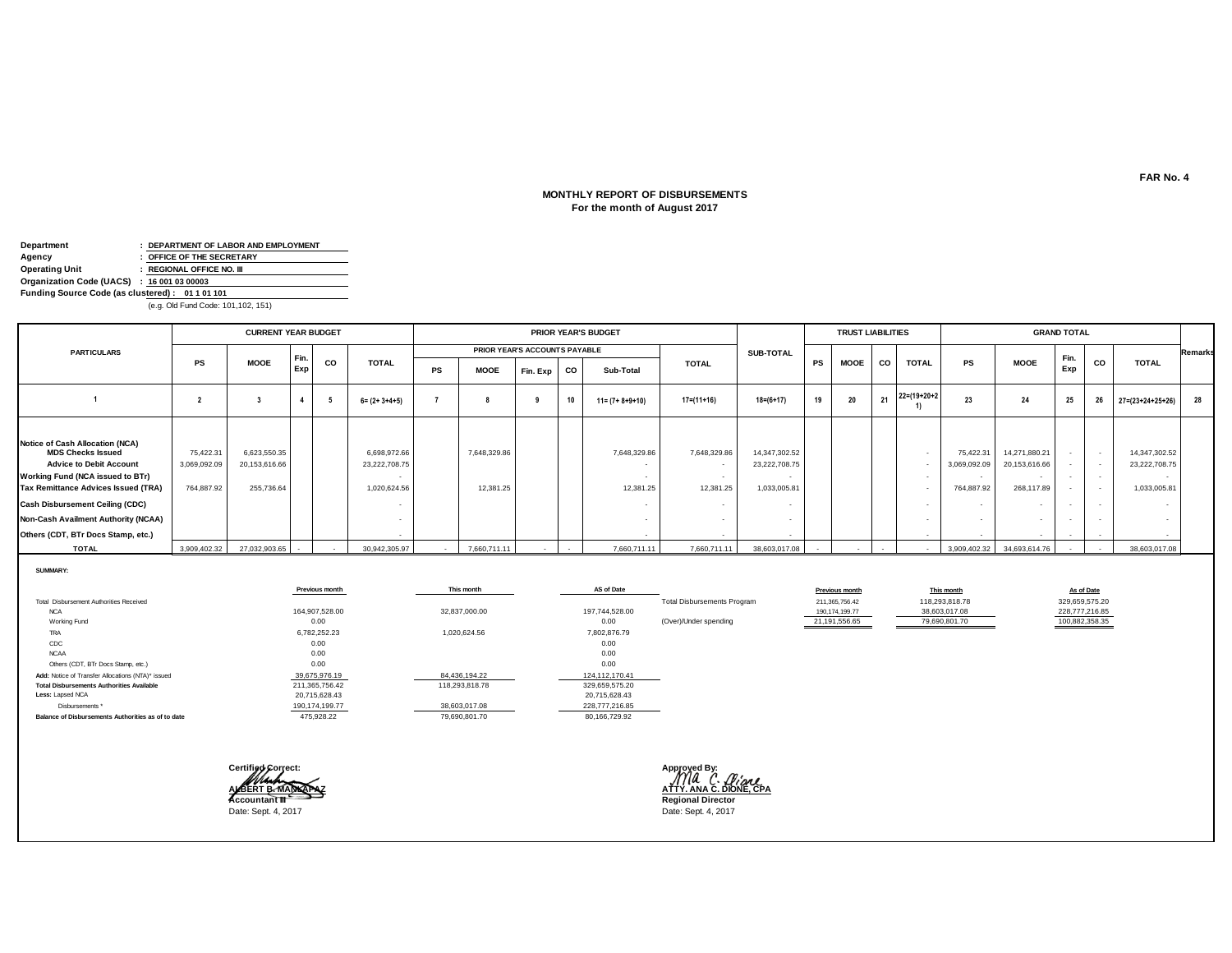# **For the month of September 2017 MONTHLY REPORT OF DISBURSEMENTS**

| Department                                      | : DEPARTMENT OF LABOR AND EMPLOYMENT  |
|-------------------------------------------------|---------------------------------------|
| Agency                                          | : OFFICE OF THE SECRETARY             |
| <b>Operating Unit</b>                           | : REGIONAL OFFICE NO. III             |
| Organization Code (UACS) : 16 001 03 00003      |                                       |
| Funding Source Code (as clustered): 01 1 01 101 |                                       |
|                                                 | $(a, a, 0]$ d Eund Code: 101 102 151) |

(e.g. Old Fund Code: 101,102, 151)

|                                                                                                                                                                                                                                                                                                               |                                          | <b>CURRENT YEAR BUDGET</b>                   |            |    |                                                |    |              |                               |    | <b>PRIOR YEAR'S BUDGET</b> |                        |                                                |           | <b>TRUST LIABILITIES</b> |           |                      |                                                              |                                              | <b>GRAND TOTAL</b>                   |                                    |                                                |                |
|---------------------------------------------------------------------------------------------------------------------------------------------------------------------------------------------------------------------------------------------------------------------------------------------------------------|------------------------------------------|----------------------------------------------|------------|----|------------------------------------------------|----|--------------|-------------------------------|----|----------------------------|------------------------|------------------------------------------------|-----------|--------------------------|-----------|----------------------|--------------------------------------------------------------|----------------------------------------------|--------------------------------------|------------------------------------|------------------------------------------------|----------------|
| <b>PARTICULARS</b>                                                                                                                                                                                                                                                                                            |                                          |                                              |            |    |                                                |    |              | PRIOR YEAR'S ACCOUNTS PAYABLE |    |                            |                        | SUB-TOTAL                                      |           |                          |           |                      |                                                              |                                              |                                      |                                    |                                                | <b>Remarks</b> |
|                                                                                                                                                                                                                                                                                                               | <b>PS</b>                                | <b>MOOE</b>                                  | Fin<br>Exp | CO | <b>TOTAL</b>                                   | PS | <b>MOOE</b>  | Fin. Exp                      | CO | Sub-Total                  | <b>TOTAL</b>           |                                                | <b>PS</b> | <b>MOOE</b>              | <b>CO</b> | <b>TOTAL</b>         | <b>PS</b>                                                    | <b>MOOE</b>                                  | Fin.<br>Exp                          | CO                                 | <b>TOTAL</b>                                   |                |
|                                                                                                                                                                                                                                                                                                               |                                          |                                              |            |    | $6 = (2 + 3 + 4 + 5)$                          |    |              |                               | 10 | $11 = (7 + 8 + 9 + 10)$    | $17 = (11 + 16)$       | $18 = (6 + 17)$                                | 19        | 20                       | 21        | $22 = (19 + 20 + 2)$ | 23                                                           | 24                                           | 25                                   | 26                                 | $27 = (23 + 24 + 25 + 26)$                     | 28             |
| Notice of Cash Allocation (NCA)<br><b>MDS Checks Issued</b><br><b>Advice to Debit Account</b><br>Working Fund (NCA issued to BTr)<br><b>Tax Remittance Advices Issued (TRA)</b><br><b>Cash Disbursement Ceiling (CDC)</b><br><b>Non-Cash Availment Authority (NCAA)</b><br>Others (CDT, BTr Docs Stamp, etc.) | 290,533.74<br>9,011,077.13<br>771,474.21 | 97,788,562.85<br>29,055,766.79<br>270,280.99 |            |    | 98,079,096.59<br>38,066,843.92<br>1,041,755.20 |    | 1,324,134.41 |                               |    | 1,324,134.41               | 1,324,134.41<br>$\sim$ | 99,403,231.00<br>38,066,843.92<br>1,041,755.20 |           |                          |           |                      | 290,533.74<br>9,011,077.13<br>771,474.21<br>$\sim$<br>$\sim$ | 99,112,697.26<br>29,055,766.79<br>270,280.99 | $\sim$<br>$\sim$<br>$\sim$<br>$\sim$ | $\overline{\phantom{a}}$<br>$\sim$ | 99,403,231.00<br>38,066,843.92<br>1,041,755.20 |                |
| <b>TOTAL</b>                                                                                                                                                                                                                                                                                                  |                                          | 10,073,085.08  127,114,610.63  -             |            |    | 137, 187, 695. 71                              |    | 1,324,134.41 |                               |    | 1,324,134.41               |                        | 1,324,134.41   138,511,830.12                  |           |                          |           |                      |                                                              | ########### 128,438,745.04                   | $\sim$                               |                                    | 138,511,830.12                                 |                |

**SUMMARY:**

|                                                    | Previous month | This month        | AS of Date     |                                    | Previous month | This month        | As of Date     |
|----------------------------------------------------|----------------|-------------------|----------------|------------------------------------|----------------|-------------------|----------------|
| Total Disbursement Authorities Received            |                |                   |                | <b>Total Disbursements Program</b> | 329,659,575.20 | 58,345,100.20     | 388,004,675.40 |
| <b>NCA</b>                                         | 197,744,528.00 | 35,345,345.00     | 233,089,873.00 |                                    | 228,777,216.85 | 138,511,830.12    | 367,289,046.97 |
| Working Fund                                       | 0.00           |                   | 0.00           | (Over)/Under spending              | 100,882,358.35 | (80, 166, 729.92) | 20,715,628.43  |
| <b>TRA</b>                                         | 7,802,876.79   | 1,041,755.20      | 8,844,631.99   |                                    |                |                   |                |
| CDC                                                | 0.00           |                   | 0.00           |                                    |                |                   |                |
| <b>NCAA</b>                                        | 0.00           |                   | 0.00           |                                    |                |                   |                |
| Others (CDT, BTr Docs Stamp, etc.)                 | 0.00           |                   | 0.00           |                                    |                |                   |                |
| Add: Notice of Transfer Allocations (NTA)* issued  | 124,112,170.41 | 21,958,000.00     | 146,070,170.41 |                                    |                |                   |                |
| <b>Total Disbursements Authorities Available</b>   | 329,659,575.20 | 58,345,100.20     | 388,004,675.40 |                                    |                |                   |                |
| Less: Lapsed NCA                                   | 20,715,628.43  |                   | 20,715,628.43  |                                    |                |                   |                |
| Disbursements *                                    | 228,777,216.85 | 138,511,830.12    | 367.289.046.97 |                                    |                |                   |                |
| Balance of Disbursements Authorities as of to date | 80,166,729.92  | (80, 166, 729.92) | 0.00           |                                    |                |                   |                |

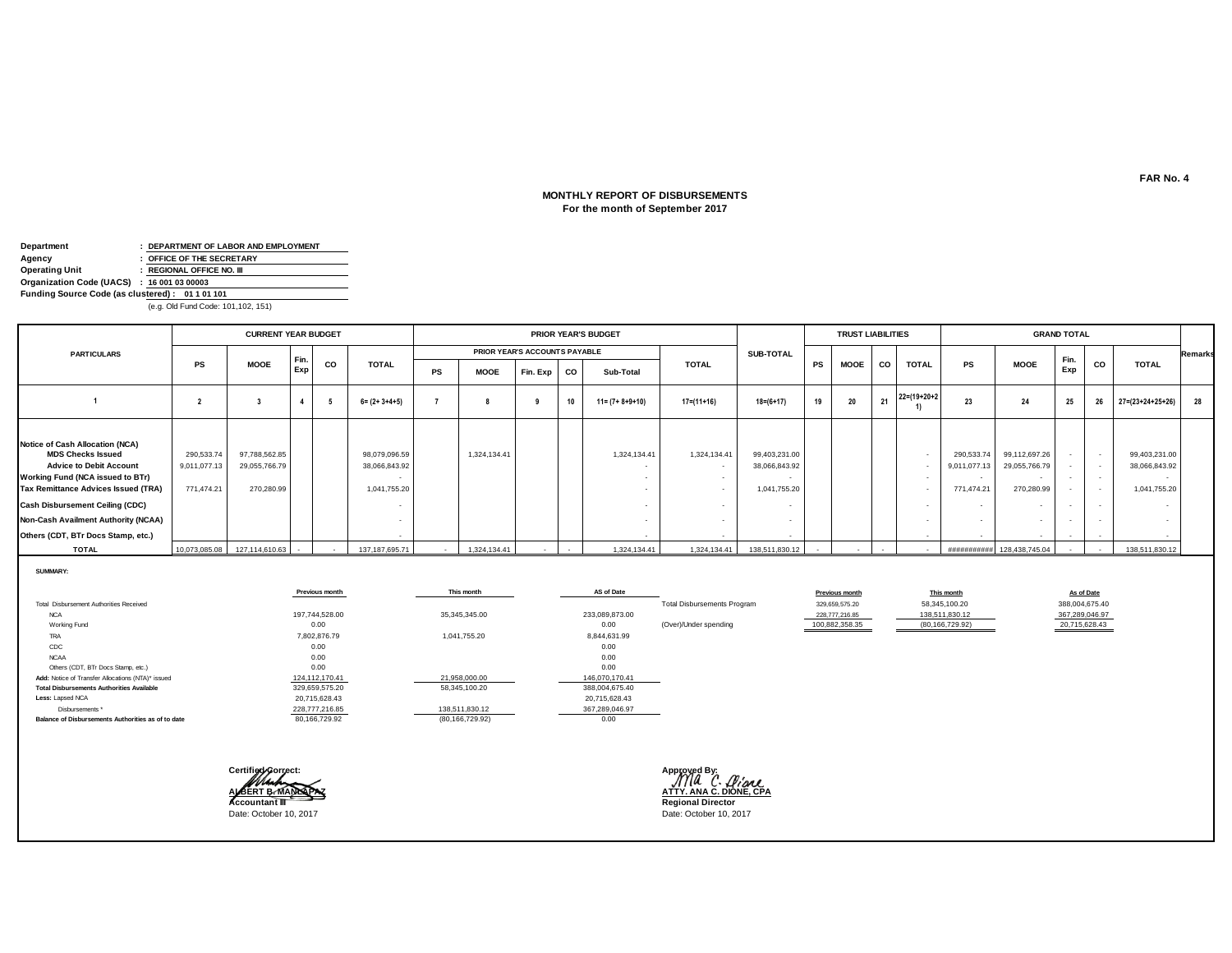# **For the month of October, 2017 MONTHLY REPORT OF DISBURSEMENTS**

| Department                                      | : DEPARTMENT OF LABOR AND EMPLOYMENT |
|-------------------------------------------------|--------------------------------------|
| Agency                                          | : OFFICE OF THE SECRETARY            |
| Operating Unit                                  | : REGIONAL OFFICE NO. III            |
| Organization Code (UACS) : 16 001 03 00003      |                                      |
| Funding Source Code (as clustered): 01 1 01 101 |                                      |
|                                                 |                                      |

(e.g. Old Fund Code: 101,102, 151)

|                                                                                                                                                                                                                                                                                                        |                                         | <b>CURRENT YEAR BUDGET</b>                   |            |           |                                                          |           |                               |          |           | PRIOR YEAR'S BUDGET     |                  |                                                |           | <b>TRUST LIABILITIES</b> |           |                      |                                                                                 |                                                                                                                                  | <b>GRAND TOTAL</b>         |    |                                                |                |
|--------------------------------------------------------------------------------------------------------------------------------------------------------------------------------------------------------------------------------------------------------------------------------------------------------|-----------------------------------------|----------------------------------------------|------------|-----------|----------------------------------------------------------|-----------|-------------------------------|----------|-----------|-------------------------|------------------|------------------------------------------------|-----------|--------------------------|-----------|----------------------|---------------------------------------------------------------------------------|----------------------------------------------------------------------------------------------------------------------------------|----------------------------|----|------------------------------------------------|----------------|
| <b>PARTICULARS</b>                                                                                                                                                                                                                                                                                     |                                         |                                              |            |           |                                                          |           | PRIOR YEAR'S ACCOUNTS PAYABLE |          |           |                         |                  | SUB-TOTAL                                      |           |                          |           |                      |                                                                                 |                                                                                                                                  |                            |    |                                                | <b>Remarks</b> |
|                                                                                                                                                                                                                                                                                                        | <b>PS</b>                               | <b>MOOE</b>                                  | Fir<br>Exp | <b>CO</b> | <b>TOTAL</b>                                             | <b>PS</b> | <b>MOOE</b>                   | Fin. Exp | <b>CO</b> | Sub-Total               | <b>TOTAL</b>     |                                                | <b>PS</b> | <b>MOOE</b>              | <b>CO</b> | <b>TOTAL</b>         | <b>PS</b>                                                                       | <b>MOOE</b>                                                                                                                      | Fin.<br>Exp                | CO | <b>TOTAL</b>                                   |                |
|                                                                                                                                                                                                                                                                                                        |                                         |                                              |            |           | $6 = (2 + 3 + 4 + 5)$                                    |           |                               |          | 10        | $11 = (7 + 8 + 9 + 10)$ | $17 = (11 + 16)$ | $18 = (6 + 17)$                                | 19        | 20                       | 21        | $22 = (19 + 20 + 2)$ | 23                                                                              | 24                                                                                                                               | 25                         | 26 | $27 = (23 + 24 + 25 + 26)$                     | 28             |
| Notice of Cash Allocation (NCA)<br><b>MDS Checks Issued</b><br><b>Advice to Debit Account</b><br>Working Fund (NCA issued to BTr)<br><b>Tax Remittance Advices Issued (TRA)</b><br><b>Cash Disbursement Ceiling (CDC)</b><br>Non-Cash Availment Authority (NCAA)<br>Others (CDT, BTr Docs Stamp, etc.) | 98,575.00<br>3,153,770.65<br>771,474.21 | 42,390,467.57<br>13,663,597.03<br>294,269.09 |            |           | 42,489,042.57<br>16,817,367.68<br>1,065,743.30<br>$\sim$ |           | 9,958,200.35                  |          |           | 9,958,200.35            | 9,958,200.35     | 52,447,242.92<br>16,817,367.68<br>1,065,743.30 |           |                          |           |                      | 98,575.00<br>3,153,770.65<br>$\sim$<br>771,474.21<br>$\sim$<br>$\sim$<br>$\sim$ | 52,348,667.92<br>13,663,597.03<br>$\overline{\phantom{a}}$<br>294,269.09<br>$\overline{\phantom{a}}$<br>$\overline{\phantom{a}}$ | $\sim$<br>$\sim$<br>$\sim$ |    | 52,447,242.92<br>16,817,367.68<br>1,065,743.30 |                |
| <b>TOTAL</b>                                                                                                                                                                                                                                                                                           | 4,023,819.86                            | 56,348,333.69                                |            |           | 60,372,153.55                                            |           | 9,958,200.35                  |          |           | 9,958,200.35            | 9,958,200.35     | 70,330,353.90                                  |           |                          |           |                      | 4.023.819.86                                                                    | 66,306,534.04                                                                                                                    |                            |    | 70,330,353.90                                  |                |

**SUMMARY:**

|                                                    | Previous month | This month    | AS of Date     |                                    | Previous month | This month    | As of Date     |
|----------------------------------------------------|----------------|---------------|----------------|------------------------------------|----------------|---------------|----------------|
| Total Disbursement Authorities Received            |                |               |                | <b>Total Disbursements Program</b> | 388,004,675.40 | 74,671,035.30 | 462,675,710.70 |
| <b>NCA</b>                                         | 233,089,873.00 | 40,709,000.00 | 273,798,873.00 |                                    | 367,289,046.97 | 70,330,353.90 | 437,619,400.87 |
| Working Fund                                       | 0.00           |               | 0.00           | (Over)/Under spending              | 20,715,628.43  | 4,340,681.40  | 25,056,309.83  |
| TRA                                                | 8,844,631.99   | 1,065,743.30  | 9,910,375.29   |                                    |                |               |                |
| CDC                                                | 0.00           |               | 0.00           |                                    |                |               |                |
| <b>NCAA</b>                                        | 0.00           |               | 0.00           |                                    |                |               |                |
| Others (CDT, BTr Docs Stamp, etc.)                 | 0.00           |               | 0.00           |                                    |                |               |                |
| Add: Notice of Transfer Allocations (NTA)* issued  | 146,070,170.41 | 32,896,292.00 | 178,966,462.41 |                                    |                |               |                |
| <b>Total Disbursements Authorities Available</b>   | 388,004,675.40 | 74,671,035.30 | 462,675,710.70 |                                    |                |               |                |
| Less: Lapsed NCA                                   | 20,715,628.43  |               | 20,715,628.43  |                                    |                |               |                |
| Disbursements *                                    | 367,289,046.97 | 70,330,353.90 | 437,619,400.87 |                                    |                |               |                |
| Balance of Disbursements Authorities as of to date | 0.00           | 4,340,681.40  | 4,340,681.40   |                                    |                |               |                |



Date: Nov 5, 2015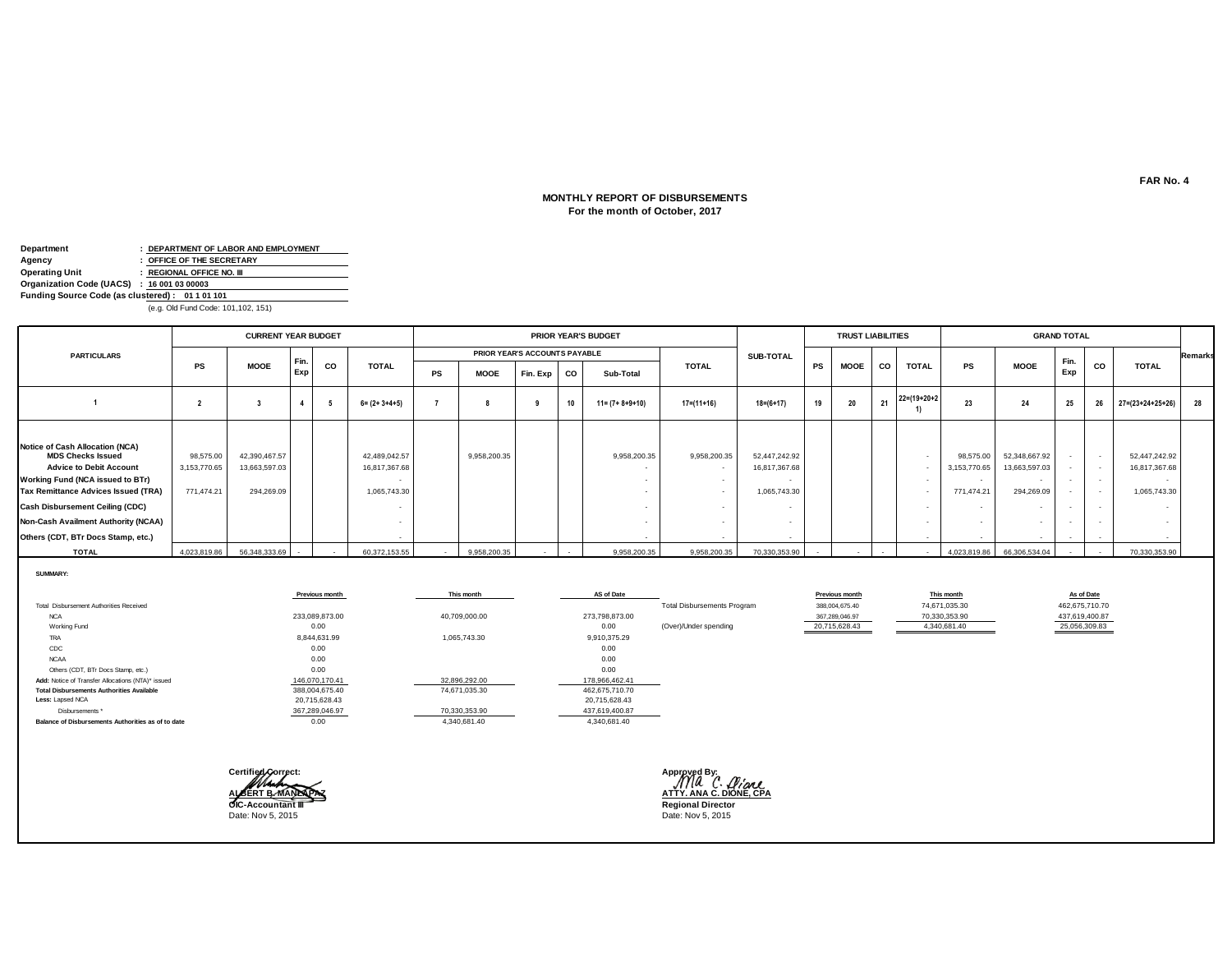# **For the month of November, 2017 MONTHLY REPORT OF DISBURSEMENTS**

| Department                                      | : DEPARTMENT OF LABOR AND EMPLOYMENT |
|-------------------------------------------------|--------------------------------------|
| Agency                                          | : OFFICE OF THE SECRETARY            |
| Operating Unit                                  | : REGIONAL OFFICE NO. III            |
| Organization Code (UACS) : 16 001 03 00003      |                                      |
| Funding Source Code (as clustered): 01 1 01 101 |                                      |
|                                                 |                                      |

(e.g. Old Fund Code: 101,102, 151)

| PRIOR YEAR'S ACCOUNTS PAYABLE<br>SUB-TOTAL<br><b>PARTICULARS</b><br>Fin.<br>Fir<br>CO<br>CO<br><b>MOOE</b><br><b>TOTAL</b><br><b>TOTAL</b><br><b>MOOE</b><br><b>TOTAL</b><br><b>TOTAL</b><br><b>PS</b><br><b>PS</b><br><b>PS</b><br><b>MOOE</b><br><b>CO</b><br>Exp<br>Exp<br><b>PS</b><br>Fin. Exp CO<br>Sub-Total<br><b>MOOE</b><br>$21 \t22 = (19+20+2)$<br>28<br>20<br>25<br>19<br>23<br>10<br>$18 = (6 + 17)$<br>24<br>$17=(11+16)$<br>26<br>$27 = (23 + 24 + 25 + 26)$<br>$11 = (7 + 8 + 9 + 10)$<br>$6 = (2 + 3 + 4 + 5)$<br>Notice of Cash Allocation (NCA)<br><b>MDS Checks Issued</b><br>13,208,097.91<br>20,980,224.34<br>22,807,987.24<br>22,807,987.24<br>1,827,762.90<br>1,827,762.90<br>1,827,762.90<br>15,035,860.81<br>7,772,126.43<br>7,772,126.43<br><b>Advice to Debit Account</b><br>17,805,162.45<br>19,297,960.18<br>17,805,162.45<br>19,297,960.18<br>1,492,797.73<br>19,297,960.18<br>492,797.73<br>Working Fund (NCA issued to BTr)<br>$\sim$<br>$\sim$<br><b>Tax Remittance Advices Issued (TRA)</b><br>366,424.58<br>767,994.64<br>366,424.58<br>1,134,419.22<br>1,134,419.22<br>1,134,419.22<br>767,994.64<br><b>Cash Disbursement Ceiling (CDC)</b><br>$\sim$<br>Non-Cash Availment Authority (NCAA)<br>$\overline{\phantom{a}}$<br>$\sim$<br>$\overline{\phantom{a}}$<br>Others (CDT, BTr Docs Stamp, etc.)<br>$\sim$<br>$\sim$<br>$\overline{\phantom{a}}$ |  | <b>CURRENT YEAR BUDGET</b> |  |  |  | PRIOR YEAR'S BUDGET |  | <b>TRUST LIABILITIES</b> |  |  | <b>GRAND TOTAL</b> |  |                |
|--------------------------------------------------------------------------------------------------------------------------------------------------------------------------------------------------------------------------------------------------------------------------------------------------------------------------------------------------------------------------------------------------------------------------------------------------------------------------------------------------------------------------------------------------------------------------------------------------------------------------------------------------------------------------------------------------------------------------------------------------------------------------------------------------------------------------------------------------------------------------------------------------------------------------------------------------------------------------------------------------------------------------------------------------------------------------------------------------------------------------------------------------------------------------------------------------------------------------------------------------------------------------------------------------------------------------------------------------------------------------------------------|--|----------------------------|--|--|--|---------------------|--|--------------------------|--|--|--------------------|--|----------------|
|                                                                                                                                                                                                                                                                                                                                                                                                                                                                                                                                                                                                                                                                                                                                                                                                                                                                                                                                                                                                                                                                                                                                                                                                                                                                                                                                                                                            |  |                            |  |  |  |                     |  |                          |  |  |                    |  | <b>Remarks</b> |
|                                                                                                                                                                                                                                                                                                                                                                                                                                                                                                                                                                                                                                                                                                                                                                                                                                                                                                                                                                                                                                                                                                                                                                                                                                                                                                                                                                                            |  |                            |  |  |  |                     |  |                          |  |  |                    |  |                |
|                                                                                                                                                                                                                                                                                                                                                                                                                                                                                                                                                                                                                                                                                                                                                                                                                                                                                                                                                                                                                                                                                                                                                                                                                                                                                                                                                                                            |  |                            |  |  |  |                     |  |                          |  |  |                    |  |                |
| <b>TOTAL</b><br>31,379,684.94<br>1,827,762.90<br>1,827,762.90<br>1,827,762.90<br>33,207,447.84<br>43,240,366.64<br>10,032,918.80<br>41,412,603.74<br>43,240,366.64<br>###########<br>$\sim$<br>$\sim$                                                                                                                                                                                                                                                                                                                                                                                                                                                                                                                                                                                                                                                                                                                                                                                                                                                                                                                                                                                                                                                                                                                                                                                      |  |                            |  |  |  |                     |  |                          |  |  |                    |  |                |

**SUMMARY:**

|                                                    | Previous month | This month    | AS of Date     |                                    | Previous month | This month    | As of Date                |
|----------------------------------------------------|----------------|---------------|----------------|------------------------------------|----------------|---------------|---------------------------|
| Total Disbursement Authorities Received            |                |               |                | <b>Total Disbursements Program</b> | 462,675,710.70 | 98,842,130.07 | 561,517,840.77            |
| <b>NCA</b>                                         | 273,798,873.00 | 46,551,685.00 | 320,350,558.00 |                                    | 437,619,400.87 | 43,240,366.64 | 480,859,767.51            |
| Working Fund                                       | 0.00           |               | 0.00           | (Over)/Under spending              | 25,056,309.83  | 55,601,763.43 | 80,658,073.26<br>$\cdots$ |
| <b>TRA</b>                                         | 9,910,375.29   | 1,134,419.22  | 11,044,794.51  |                                    |                |               |                           |
| CDC                                                | 0.00           |               | 0.00           |                                    |                |               |                           |
| <b>NCAA</b>                                        | 0.00           |               | 0.00           |                                    |                |               |                           |
| Others (CDT, BTr Docs Stamp, etc.)                 | 0.00           |               | 0.00           |                                    |                |               |                           |
| Add: Notice of Transfer Allocations (NTA)* issued  | 178,966,462.41 | 51,156,025.85 | 230,122,488.26 |                                    |                |               |                           |
| <b>Total Disbursements Authorities Available</b>   | 462,675,710.70 | 98,842,130.07 | 561,517,840.77 |                                    |                |               |                           |
| Less: Lapsed NCA                                   | 20,715,628.43  |               | 20,715,628.43  |                                    |                |               |                           |
| Disbursements *                                    | 437,619,400.87 | 43,240,366.64 | 480,859,767.51 |                                    |                |               |                           |
| Balance of Disbursements Authorities as of to date | 4,340,681.40   | 55,601,763.43 | 59,942,444.83  |                                    |                |               |                           |
|                                                    |                |               |                |                                    |                |               |                           |



Date: Dec 4, 2017